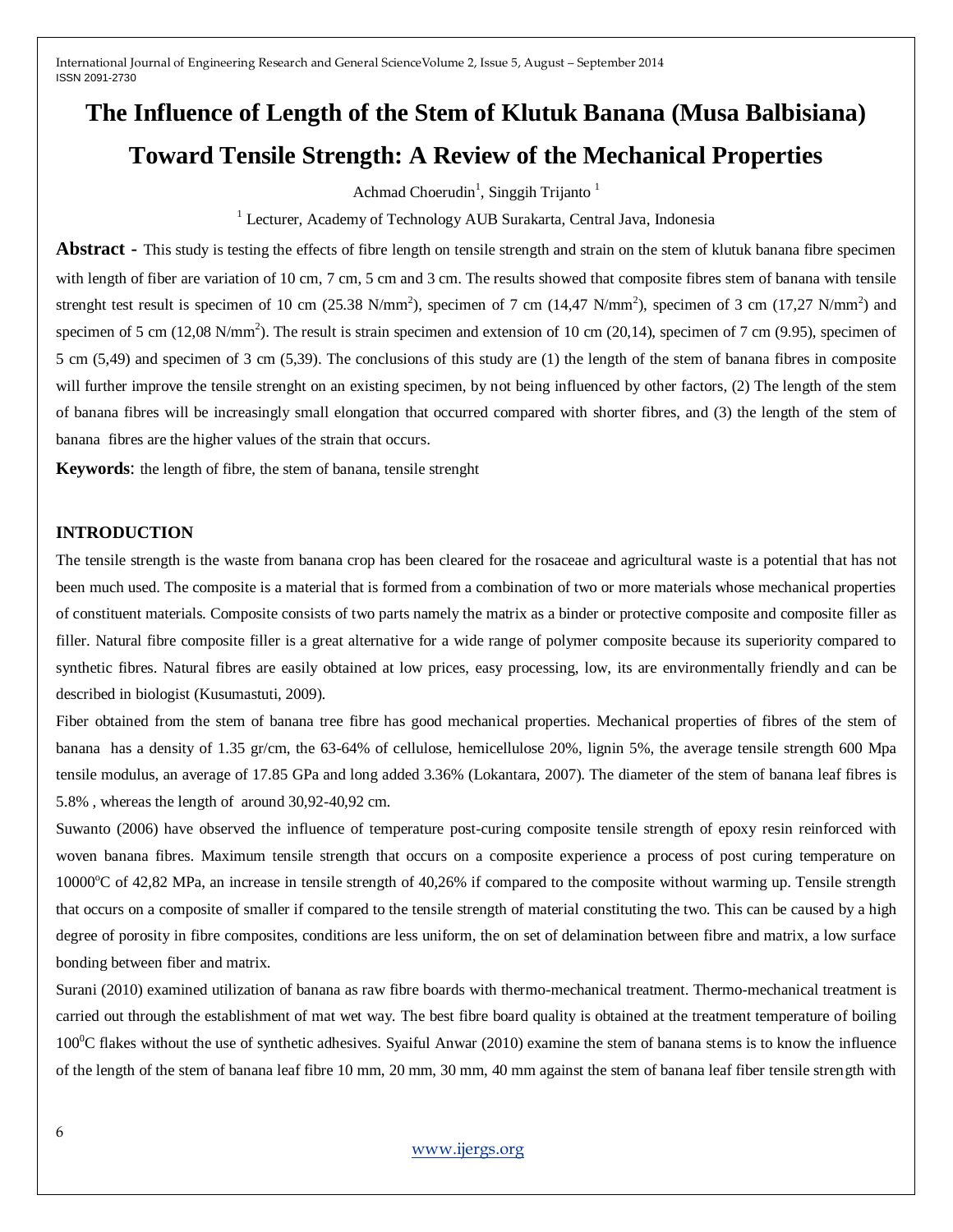matric polyester. Study on the fiber used is the stem of banana leaf fibers with 50% volume fraction, fiber length of 10 mm, 20 mm, 30 mm, 40 mm.

The standard reference for the manufacture and testing of specimens used ASTM D 638-03 type I for tensile test. The results of the study concluded the specimen with an increasingly long fibres will be more durable in the hold the load pull because the long fibres have a more perfect structure that were installed along the axis of the fiber and internal defects on fiber less than the material fibers are short. Evi Indrawati (2010) states that the stem of banana leaf is one part of the banana which consists of a collection of the stem of the composition and grow erect. Fibre obtained from the banana is a strong fibre and has a high store and has cellular tissue with pores interconnected. Based on the background in this research existing problems the influence of long fiber of the klutuk banana, tensile strength while many banana is not explored. The results can be achieved is materially qualified natural and good.

#### **LITERATURE REVIEW**

# **Banana Fibre**

Banana stems is a type of fibre that is of good quality, and is one of the potential alternative materials that can be used as a filler in composite manufacture polyvinyl chloride or commonly abbreviated PVC. The stem of banana waste can be used as a source of fibre in order to have economic value. Rahman (2006) states that the comparison between fresh weight of leaves, stems, and fruit of the banana row 63, 14, and 23%. The stem of banana has a kind of weight 0,29 g/cm with a length of fibre 4.20- 5.46 mm and lignin content 33,51% (Syafrudin, 2004).

#### **Klutuk Banana**

The banana is a kind of typical, not because it tastes sweet, but because his meat filled with black. The seeds have rough skin texture and a hard shell. The klutuk banana tree traits has a height up to 3 meters with trunk circumference ranging from 60 cm to 70 cm. Stem is green with or without patches of spots. Klutuk banana tree leaf is usually along 2 metre with lenar 0.6 metres. Its leaves if noted in details seem thin wax layer has a unique and not easy to rip like other types of banana leaves.

#### **Composite**

Composite is a combination of two or more different materials, and it is made to acquire properties that are better are not retrieved from the respective compilers composite (Fajriyanto and Firdaus, 2007). Composites consist of a matrix as a fixed phase and filler and the second phase is separated by interface condition. The resulting composite material depends on the matrix and the matrix filler material used. Each composite that is made with different materials, then the nature of that form will be different and depending on the type of filler material, filler and matrix material for amplifiers are used (Hanafi, 2004).

#### **Tensile Testing**

Tensile testing is used to determine the mechanical properties of a material, such as the maximum tensile strenght. A test object that is used is solid and there are some cylindrical, shaped sheet and plate-shaped pipes in a variety of sizes. A specimen is then gripped between the two pegs on the test machine is equipped with a variety of control so that specimens can be tested.

## **MATERIALS AND METHODS**

The tools and materials used in this research is the Universal Testing Machine with a maximum capacity of 500 kg specification and control of automated testing and stem fiber banana as a composite. This research method using hand lay-up include the preparation of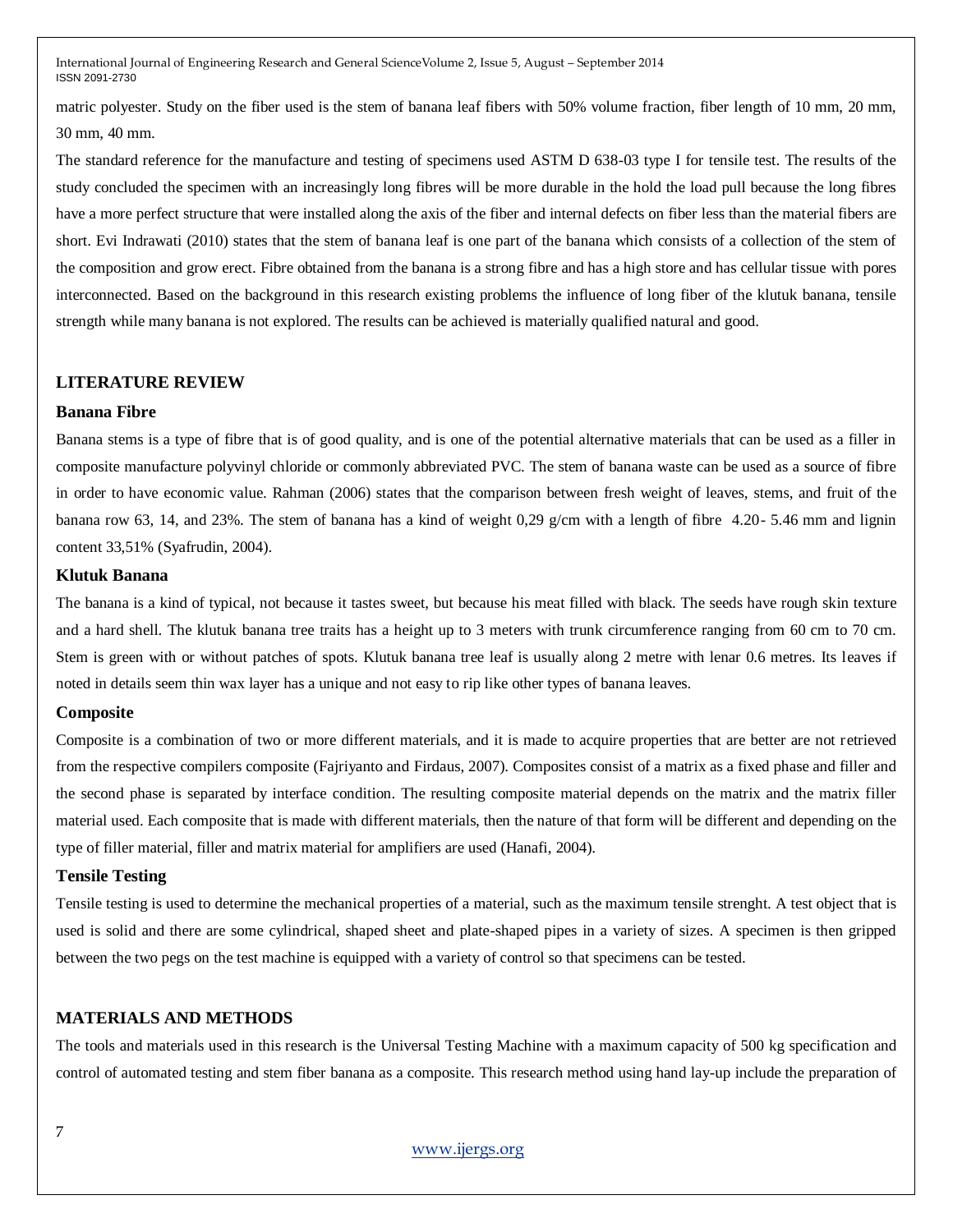molds, coating, alignment, and drying. After taking a fibre made by selecting the stem of banana leaf that is still in a state of good, moist, and start to dry out, discard the leaves on the stem of banana leaf and cut the stem of which is already drying up, release the outer skin of the stem of banana leaf, drying out is carried out in a place not exposed to direct sunlight.

Then do the creation of samples. Manufacture of composite refers to the standard ASTM D-3039. A homogeneous mixture is poured in the mold of mold size tension-test leveled with a brush.





Scheme for sample fibre tensile strength test of the stem of banana leaf arranged lengthwise above the mold parallel with the size of the mold. The repeated these steps for samples 1, 2, 3 and 4, with a length of fiber is a variation of 10 cm, 7 cm, 5 cm and 3 cm. After making a sample done, drained for 24 hours, then made the characterization of the mechanical properties of the composite is a strenght testing.

# **RESULTS AND DISCUSSION**

#### **The Results**

This research use the equipment Universal Testing Machine. Tensile test specimen made in the form of a composite plate manufactured by the method of hand lay-up. The geometry and dimensions of specimen tensile test customized standard ASTM D 3039. Set-up tool test on static tensile tests tailored to the holder of the specimen on the tension testing machine. Tensile loading provided parallel to the axis of the axial and is assumed to be uniform in every point of testing.

Tensile test specimen holder are designed in accordance with the test tool holder to be used as a specimen holder shaped plates. In order to be considered the holder of the specimen must be capable of holding the specimen with strong and attempted to slip does not occur. Tensile measurement of tensile specimen based on the theory of Hooke's Law. The theory states that a materials behave in an elastic and showed a relationship between stress and strain liniear called elastic finite. Variables that will be observed in this study i.e. tensile strenght so that the maximum tensile stresses get value added, the length of which indicates the strain that occurs.

| No. | <b>Specimen</b> | Area Max $(mm2)$ | <b>Max Force (N)</b> | Tensile Strenght (N/mm2) | <b>Break Force (N)</b> |
|-----|-----------------|------------------|----------------------|--------------------------|------------------------|
| ı.  | 10 cm           | 25.000           | 1935.6               | 38.71                    | 689.90                 |
|     |                 | 124.400          | 1311.6               | 10.30                    | 585.97                 |
|     |                 | 124.400          | 1932.9               | 15.17                    | 910.62                 |

|  | <b>Table 1: The Results of Tensile Testing</b> |  |  |
|--|------------------------------------------------|--|--|
|  |                                                |  |  |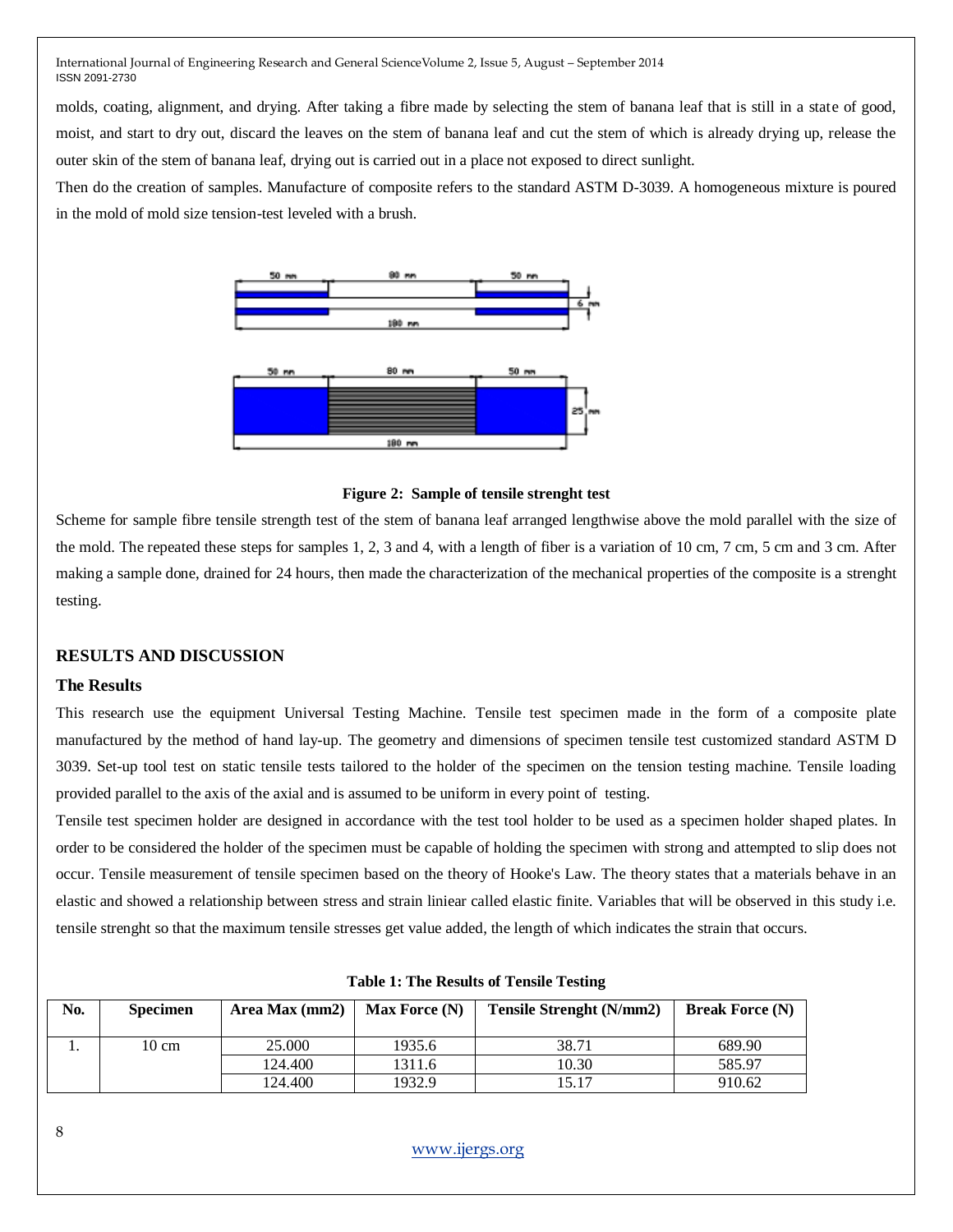|                  |                | 124.400 | 1598.5 | 12.55 | 759.11 |
|------------------|----------------|---------|--------|-------|--------|
|                  |                |         |        |       |        |
|                  |                | 124.400 | 1317.4 | 10.77 | 600.88 |
| 2.               | 7 cm           | 25,000  | 849.9  | 17.00 | 420.45 |
|                  |                | 124.400 | 1075.7 | 8.44  | 400.64 |
|                  |                | 124.400 | 1570.4 | 12.33 | 777.04 |
|                  |                | 124.400 | 1165.3 | 9.15  | 503.61 |
|                  |                | 124.400 | 935.7  | 7.35  | 432.40 |
| 3.               | $5 \text{ cm}$ | 25,000  | 937.6  | 18.75 | 468.20 |
|                  |                | 124.400 | 954.7  | 7.49  | 439.86 |
|                  |                | 124.400 | 547,4  | 4.30  | 272.35 |
|                  |                | 124.400 | 557.6  | 4.38  | 261.76 |
|                  |                | 124.400 | 793.9  | 6.23  | 378.33 |
| $\overline{4}$ . | $3 \text{ cm}$ | 25.000  | 1280.4 | 25.61 | 591.94 |
|                  |                | 124.400 | 1175.8 | 9.23  | 467.86 |
|                  |                | 124.400 | 981.8  | 7.71  | 489.15 |
|                  |                | 124.400 | 1192.5 | 9.36  | 514.65 |
|                  |                | 124.400 | 1024.2 | 8.04  | 445.49 |

(Sources: primary data, 2014)



(Sources: primary data, 2014)



# **Discussion**

The test results showed that the composite fibres strength stem of banana leaf with a tensile strenght test result was consecutive from the highest is specimen 10 cm (25.38 N/mm<sup>2</sup>), specimen of 7 cm (14,47 N/mm<sup>2</sup>), specimen of 3 cm (17,27 N/mm<sup>2</sup>) and specimen of 5 cm (12,08 N/mm<sup>2</sup>). The results of the extension and the strain that occurs in row are specimen of 10 cm (20,14), specimen of 7 cm (9.95), specimen of 5 cm (5,49) and specimen of 3 cm (5.39).

| No. | Specimen | <b>Area Max</b><br>$\text{mm2}$ | Max<br>Force<br>$(\mathbf{N})$ | <b>Tensile</b><br><b>Strenght</b><br>(N/mm 2) | <b>Break Force</b><br>$({\bf N})$ | <b>Elongation</b> | <b>Strain</b> |
|-----|----------|---------------------------------|--------------------------------|-----------------------------------------------|-----------------------------------|-------------------|---------------|
| . . | 10 cm    | 25.000                          | 1935.6                         | $\overline{\phantom{a}}$                      | 689.90                            | 1.26              | 20,14         |

#### **Table 2: Analysis of Results Tensile Strenght**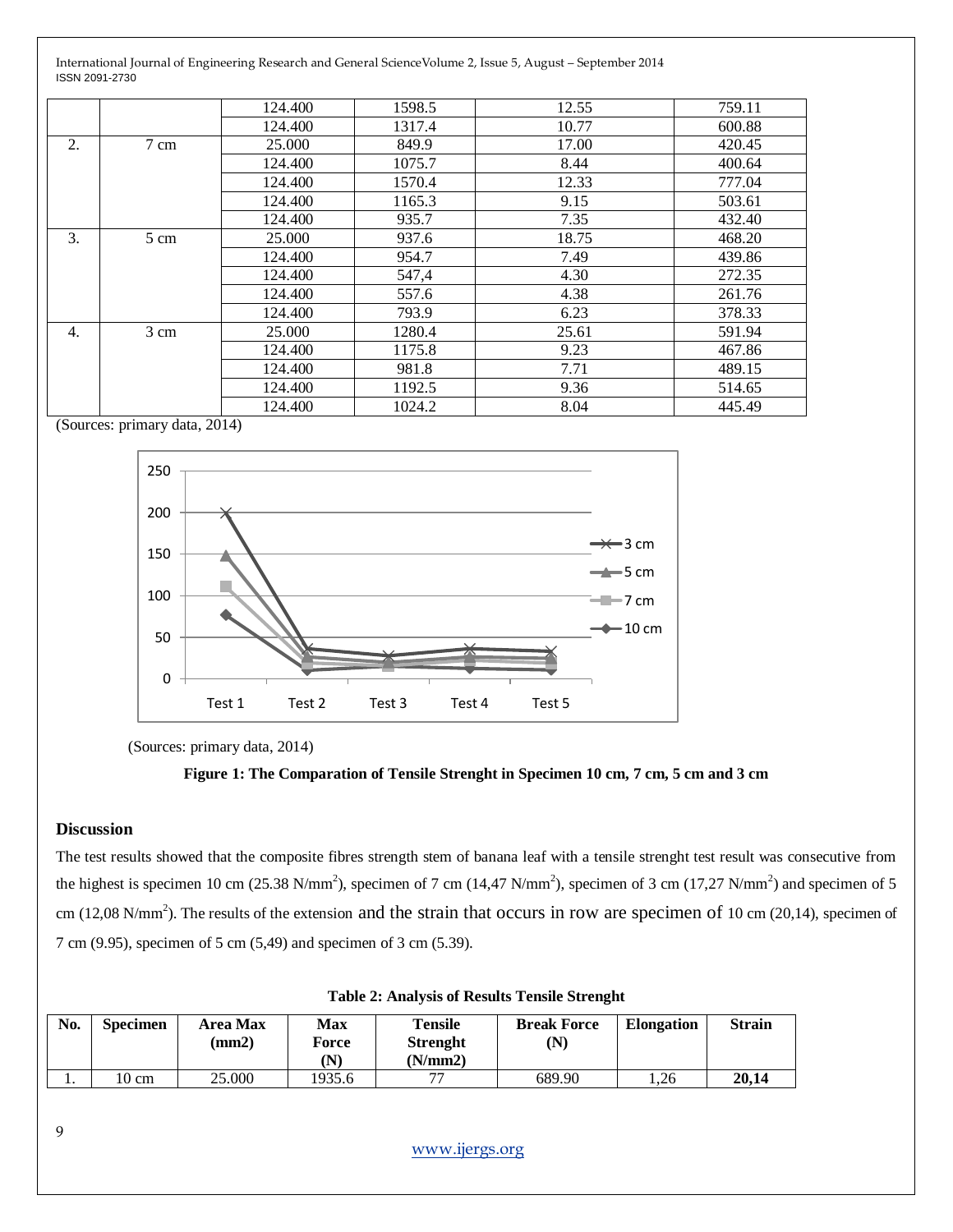|                  |                | 124.400 | 1311.6 | 10.54 | 585.97 | 1,27 |      |
|------------------|----------------|---------|--------|-------|--------|------|------|
|                  |                | 124.400 | 1932.9 | 15.53 | 910.62 | 1,26 |      |
|                  |                | 124.400 | 1598.5 | 12.85 | 759.11 | 1,25 |      |
|                  |                | 124.400 | 1317.4 | 11.02 | 600.88 | 1,27 |      |
|                  | Mean(1)        |         |        | 25,38 |        | 1,26 |      |
| $\overline{2}$ . | 7 cm           | 25.000  | 849.9  | 33,99 | 420.45 | 1,42 |      |
|                  |                | 124.400 | 1075.7 | 8,65  | 400.64 | 1,43 |      |
|                  |                | 124.400 | 1570.4 | 12,63 | 777.04 | 1,47 |      |
|                  |                | 124.400 | 1165.3 | 9,37  | 503.61 | 1,46 | 9,95 |
|                  |                | 124.400 | 935.7  | 7,52  | 432.40 | 1,48 |      |
|                  | Mean(2)        |         |        | 14,43 |        | 1,45 |      |
| 3.               | $5 \text{ cm}$ | 25.000  | 937.6  | 37,5  | 468.20 | 2,0  |      |
|                  |                | 124.400 | 954.7  | 7,67  | 439.86 | 2,1  |      |
|                  |                | 124.400 | 547,4  | 4,40  | 272.35 | 2,3  |      |
|                  |                | 124.400 | 557.6  | 4,48  | 261.76 | 2,4  | 5,49 |
|                  |                | 124.400 | 793.9  | 6,38  | 378.33 | 2,1  |      |
|                  | Mean $(3)$     |         |        | 12,08 |        | 2,2  |      |
| $\overline{4}$ . | $3 \text{ cm}$ | 25.000  | 1280.4 | 51,23 | 591.94 | 3,2  |      |
|                  |                | 124.400 | 1175.8 | 9,45  | 467.86 | 3,1  |      |
|                  |                | 124.400 | 981.8  | 7,89  | 489.15 | 3,5  |      |
|                  |                | 124.400 | 1192.5 | 9,58  | 514.65 | 3,3  | 5,39 |
|                  |                | 124.400 | 1024.2 | 8,23  | 445.49 | 3,2  |      |
|                  | Mean $(4)$     |         |        | 17,27 |        | 3,2  |      |

(Sources: primary data, 2014)





Based on the results of these tests, that the length of the stem of banana leaf fibres will be higher tensile stresses, though there is still a difference between specimen of 5 cm and 3 cm, this is because due to factors outside of testing such as the making of the specimen is still not perfect and the density of specimens of different factions. It can be seen from the strain that occurs that is the length of the stem of banana leaf fibres would further increase the strain these specimens, so the stem of banana leaf fibre length factor affects the value of the voltage drop and the strain that occurs. Besides the comparison judging from length (elongation) that the length of the stem of banana leaf fibres will be inversely proportional to the extension took place, namely the length of the fiber will be getting smaller in comparison with the long stem of the short fibres.